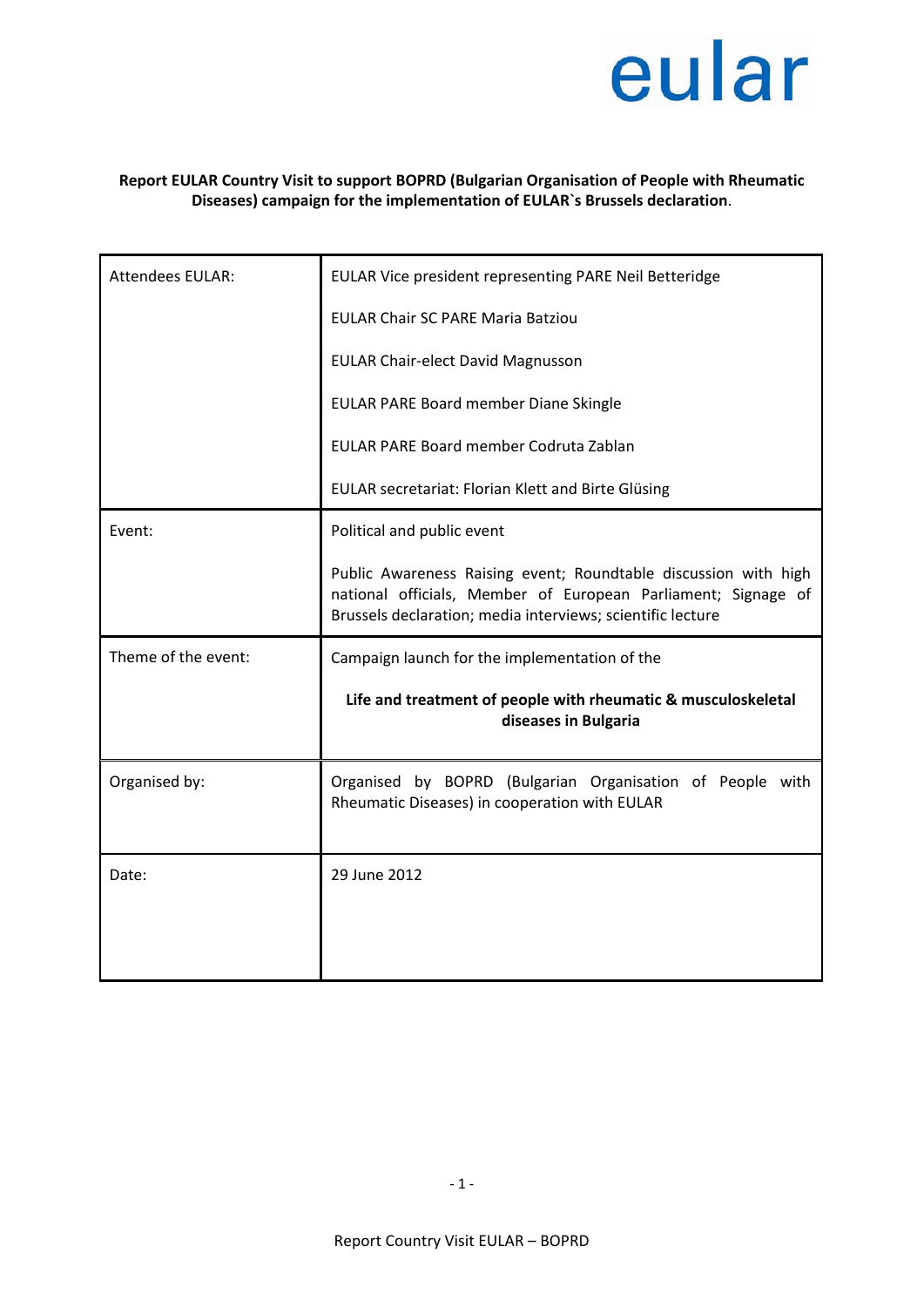## **CONTENTS**

| Appendix 1 - report meeting NGO NORA, Ministry of Health & Health Fund  8 |  |
|---------------------------------------------------------------------------|--|

#### <span id="page-1-0"></span>**SUMMARY**

#### <span id="page-1-1"></span>**Objectives**

The event around the "launch of the national platform to develop rheumatology" pursued three main objectives:

- To *present BOPRD as equal partner in national healthcare issues* related to chronic diseases to the healthcare institutions, policy makers and the media*.*
- To **build alliances** to tackle the challenges in healthcare for people with chronic diseases
- To *present and discuss innovative approaches* in the management of RMDs, particularly on prevention, disease management, patient involvement and equal access to care

• To *raise awareness* among decision makers in Bulgaria and the general public about how Rheumatic diseases impact the economic wellbeing of a society but also how these diseases impact on the society as a whole

#### **Audience**

The conference was particularly targeted to the following groups:

- Media
- Policy makers and healthcare institutions
- People with RMDs and other chronic conditions
- Scientific community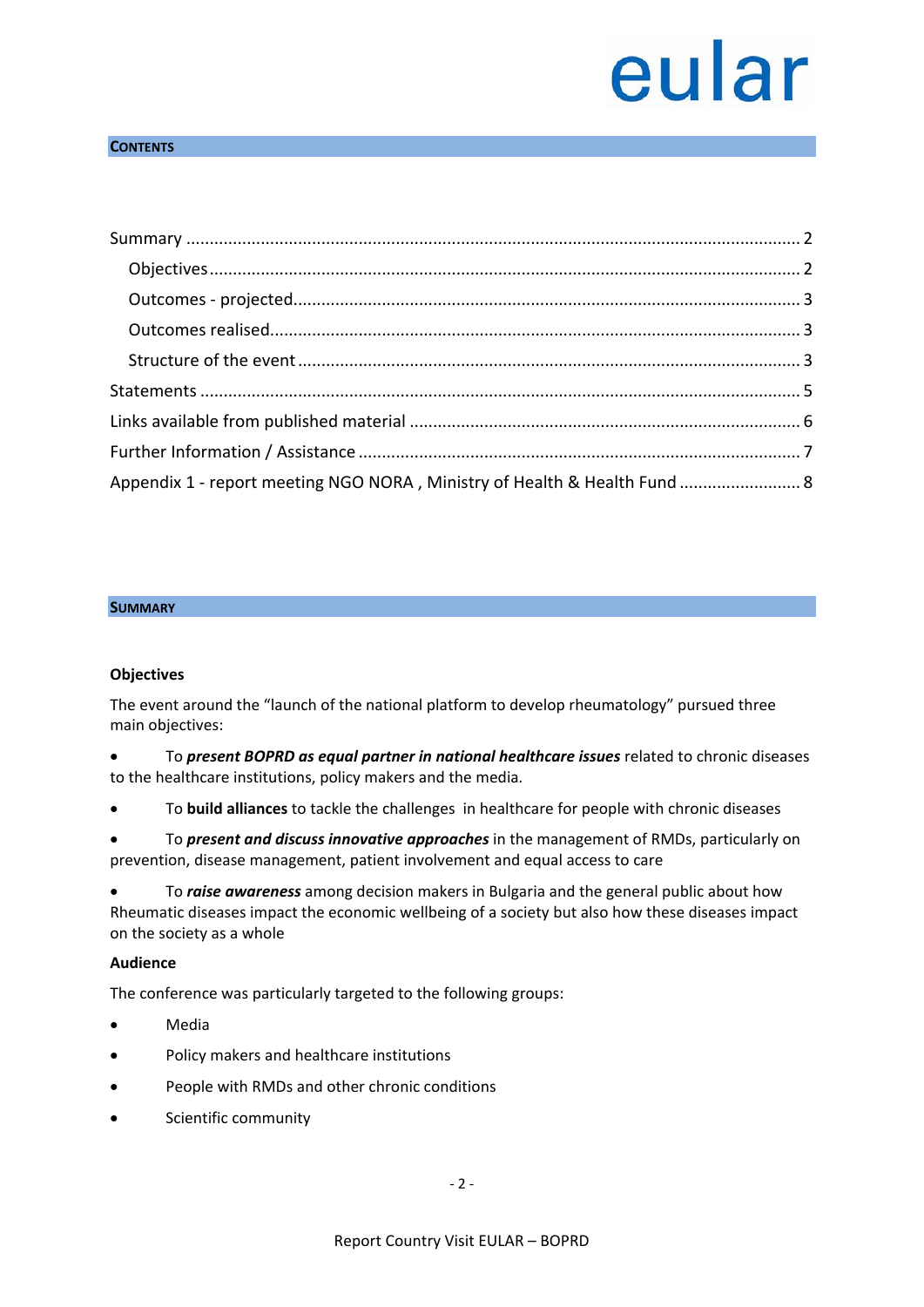#### <span id="page-2-0"></span>**Outcomes - projected**

#### **The main messages to convince the governmental authorities and public authorities centred on:**

- Promotion of BOPRD to become an ally and partner in offering solutions and tackling challenges on RMDs
- Optimization of treatment options available on the national level
- Clarification of the important role of user-led organisations in process of improving national healthcare of patients.

#### <span id="page-2-1"></span>**Outcomes realised**

- Awareness about RMD's was raised.
- BOPRD is recognized as an significant partner in most of the issues connected to RMD's

#### <span id="page-2-2"></span>**Structure of the event**

This one-day event comprised of two lectures on RMDs and a public roundtable discussion.

#### Scientific lectures

#### 13:00 – 13:20

#### Dr Mariana Ivanova, Rheumatologist in University hospital "St. Ivan Rilski"

Ankylosing spondylitis and rheumatoid arthritis – social importance, clinical aspects and therapeutical strategies

#### 13:20 – 13:40

Assoc. Prof. Dr Troicho Troev, Head of the Physiotherapy Clinic of The Military Hospital Improving the quality of life for people with RA by means of physiotherapy

#### Roundtable discussion 13.45 – 16:45:

High level meeting

## **"LIFE AND TREATMENT OF PEOPLE WITH RHEUMATIC & MUSCULOSKELETAL DISEASES IN BULGARIA"**

#### **BULGARIAN LAUNCH OF EULAR`S BRUSSELS DECLARATION CAMPAIGN**

During this roundtable discussion between Member of the European Parliament, the Bulgarian Ombudsman, Health Ministry, Bulgarian Medical association, Bulgarian Patient Umbrella Association, Bulgarian State Military Hospital , National specialized hospital on physiotherapy and

- 3 -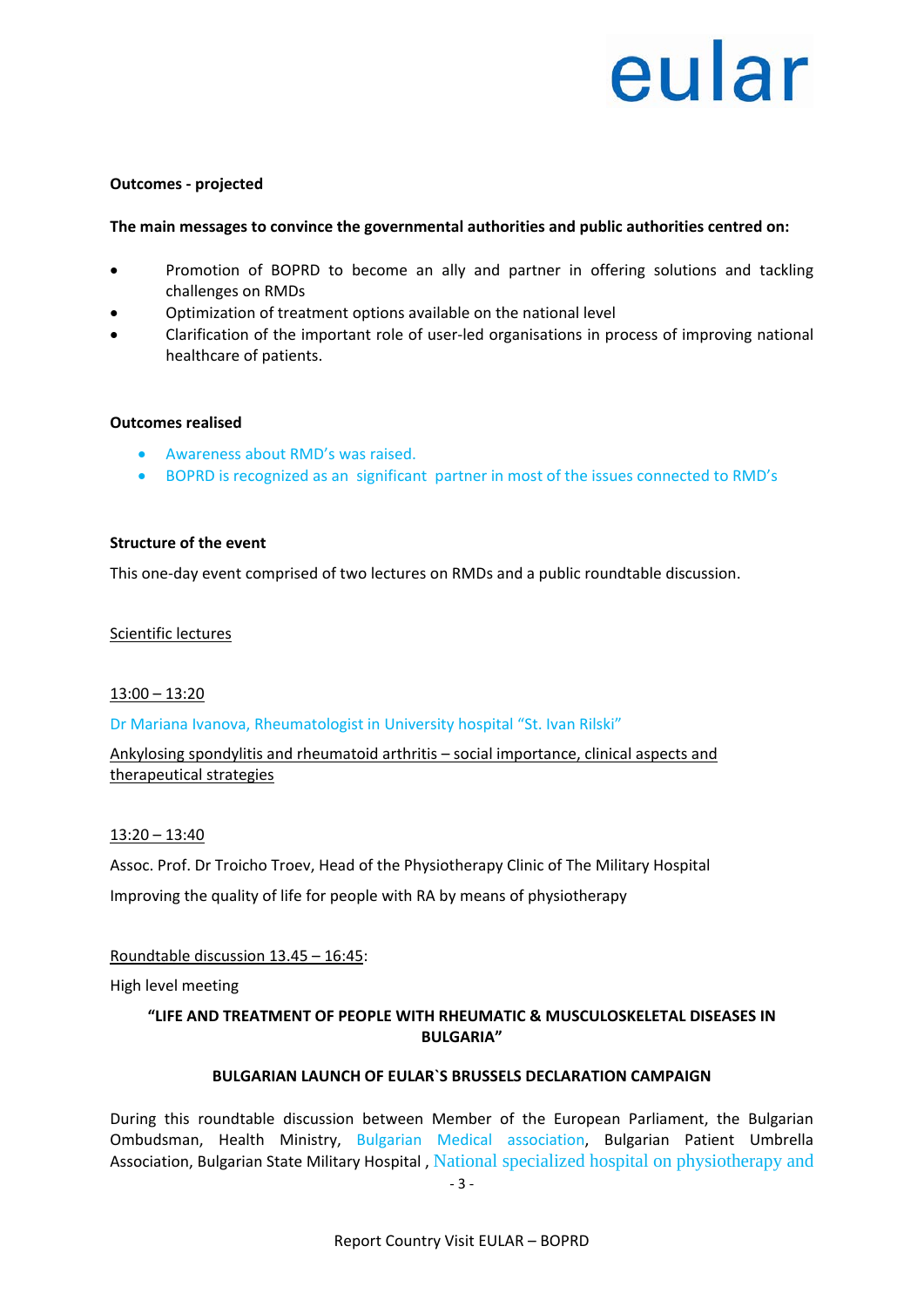

rehabilitation, BOPRD and EULAR important issues for treatment

optimization of rheumatic and musculoskeletal diseases in Bulgaria have been communicated, common challenges identified and offers for alliances and partnerships have been expressed between important stakeholders.

#### **Attendees:**

All EULAR representatives

Ivaylo Kalfin, MEP for Social and Economics

Tsveta Apostolоva, President BOPRD

Boryana Boteva, Vice President BOPRD

Bulgarian Ombudsman

Dr Dimitar Lenkov, General Secretary of Bulgarian Medical association

Dr Stoicho Katsarov, President of the Centre for Healthcare rights

Assoc. Prof. Dr. Troicho Troev, Head of the Physiotherapy Clinic of The Military Hospital

Dr Mariana Ivanova, Rheumatologist in University hospital "St. Ivan Rilski"

Dr Maria Stoicheva, National specialized hospital on physiotherapy and rehabilitation, Sofia

Assoc. Prof. Dr. Bojidar Ivkov, sociologist

Ministry of Health

Members of Bulgarian ankylosing spondylitis ssociety

#### **Media and public relations**

At the roundtable discussion 50 guests were present.

There were journalists from:

- National newspapers
- National tv channels
- Web (internet)media

Also internet news portals published news about the events on 29<sup>th</sup> June

#### **Before 29 June - Preparation and media work**

BOPRD appeared on state television. A small summary can be found at the end of this document in Appendix 1.

#### **Interviews were conducted during 29 June**

 $-4-$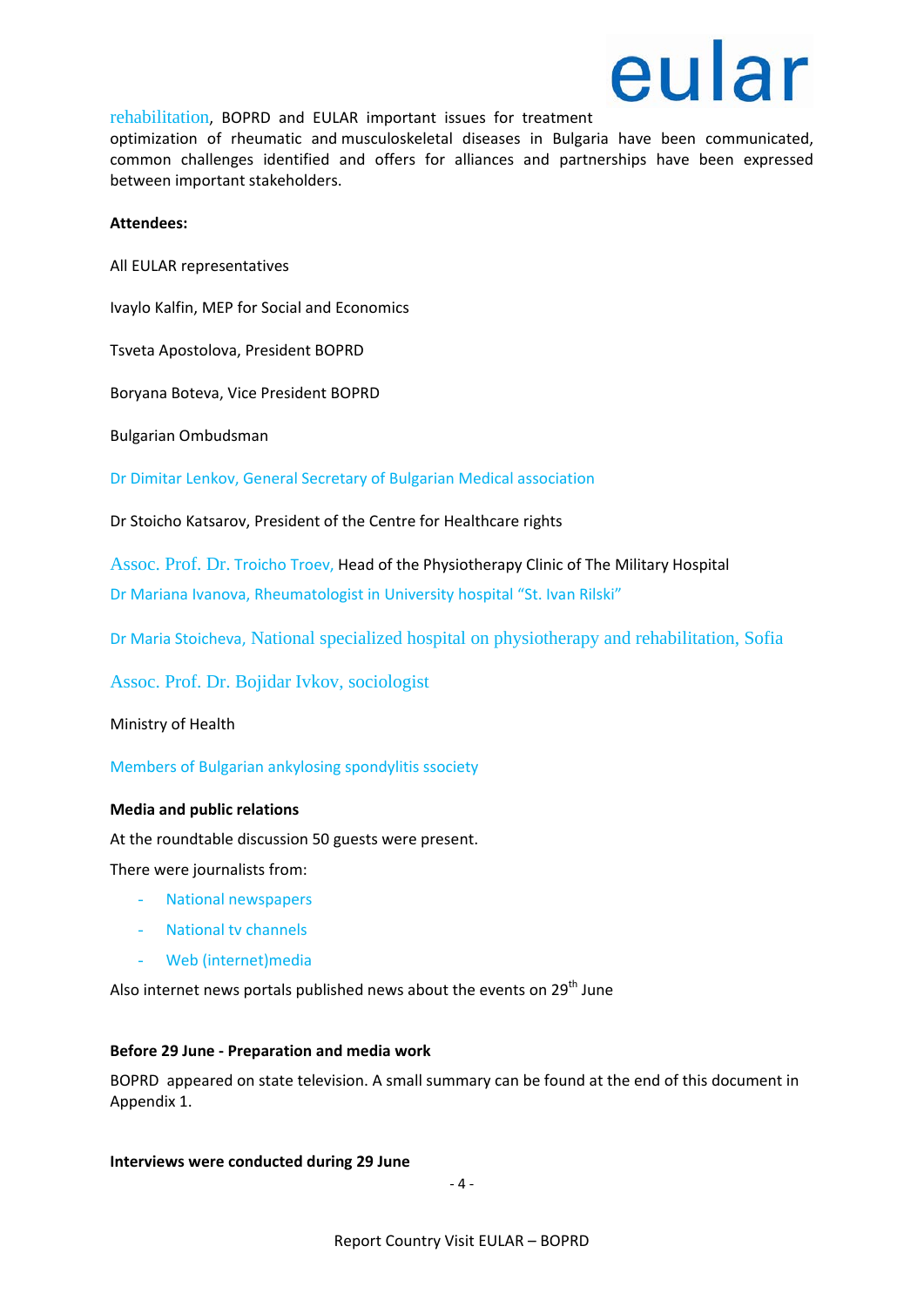- Neil Betteridge
- Boryana Boteva

**Media - Follow Up\***

<span id="page-4-0"></span>After the event BOPRD got XYZ invitations from ...

#### **STATEMENTS**

Boryana Boteva, Vice President BOPRD stated that that for more than 100000 people with RMDs in Bulgaria the implementation of the recommendations of the "Brussels Declaration on rheumatic and musculoskeletal diseases" would mean concrete attentions for the issues of and direct improvements for the lives of people with these diseases.

*"Access to quality social services and health care, is an important topic which needs to be discussed in a group of equal partners to create, plan and implement improvements in the Social services and health care sector in Bulgaria."*

The Bulgarian Ombudsman stated that all people are patients and no one is excluded or a different group of people. Hence receiving the most effective treatment

*"should be a right, not a privilege, and working together in partnership between stakeholders present can achieve important steps towards being able to reach this objectives"*

Dr. Stoicho Katsarov, President of the Centre for Healthcare rights explained the lack of access to treatment, to specialists and the reasons for the structural deficiencies in health care and limited options for people with RMDs.

## **Statement**

Moderator of the day and representative of patient associations in Bulgaria asked for support because the situation for people with chronic diseases in Bulgaria is very dire.

*"The Patient association is helping people with chronic diseases to survive, but this should be the job of the health care system"*

## Member of European Parliament Ivaylo Kalfin

Structural problems in Bulgaria which need to be addressed, he expressed full support in making changes happen in the future regarding the new funding program (Horizon 2020) and the availability in the future for BOPRD to be contacted.

- 5 -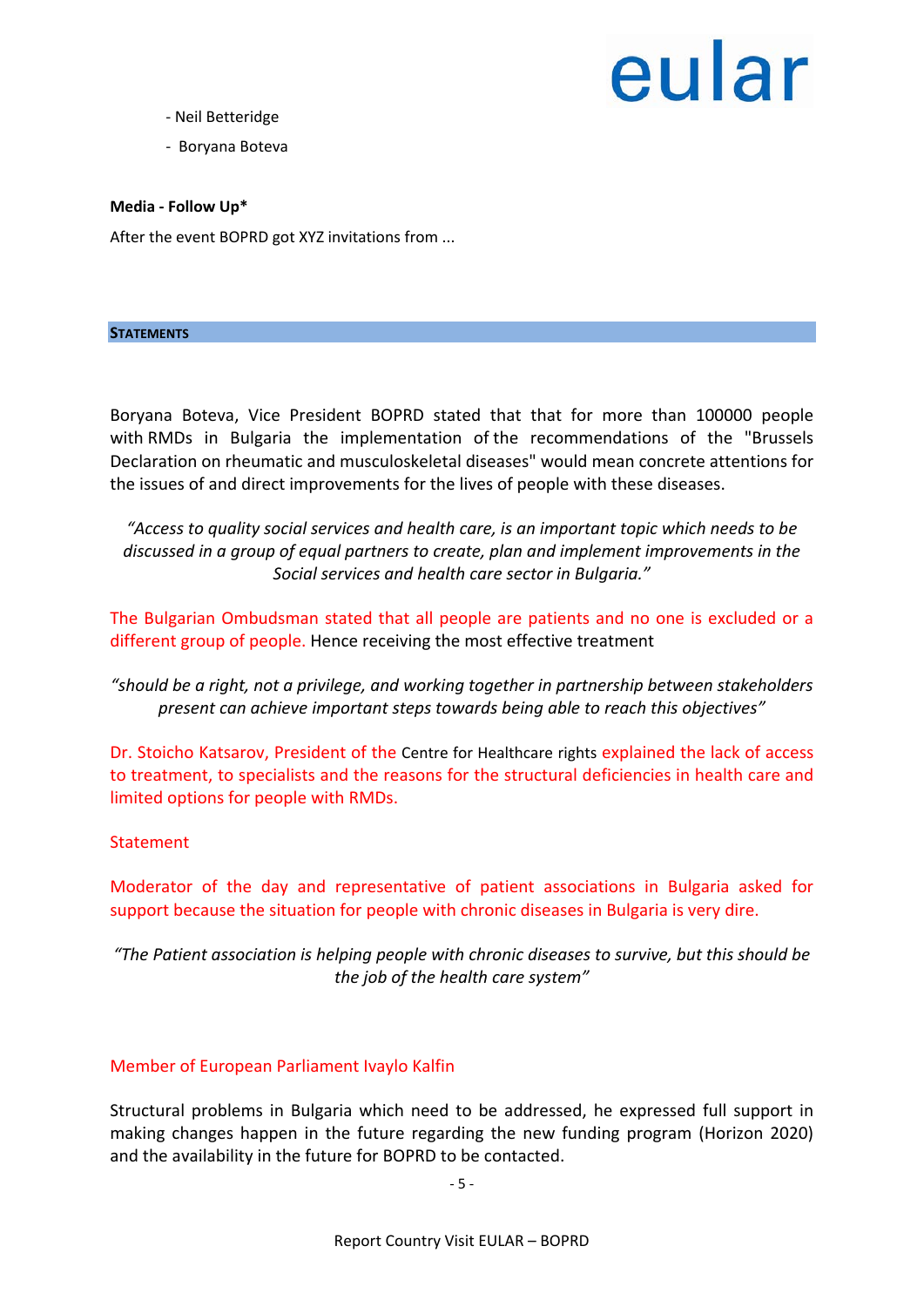

Neil Betteridge EULAR Vice president, representing PARE emphasised that

*"The challenges are so great that they can only be overcome if everyone involved is working together, at the organisational level, health professionals and institutions with organisations like BOPRD, but also on the individual level to find one strong voice to make positive changes happen in society"*

Dr. Maria Stoicheva, Representative of specialised rehabilitation clinic оfferred to unite the efforts

<span id="page-5-0"></span>**LINKS AVAILABLE FROM PUBLISHED MATERIAL**

**Links available from published material:**

<http://www.europe.bg/bg/htmls/page.php?category=374&id=39614> <http://www.vesti.bg/index.phtml?tid=40&oid=4938071> <http://www.focus-news.net/?id=n1670531> <http://tv7.bg/news/bulgaria/9356592.html>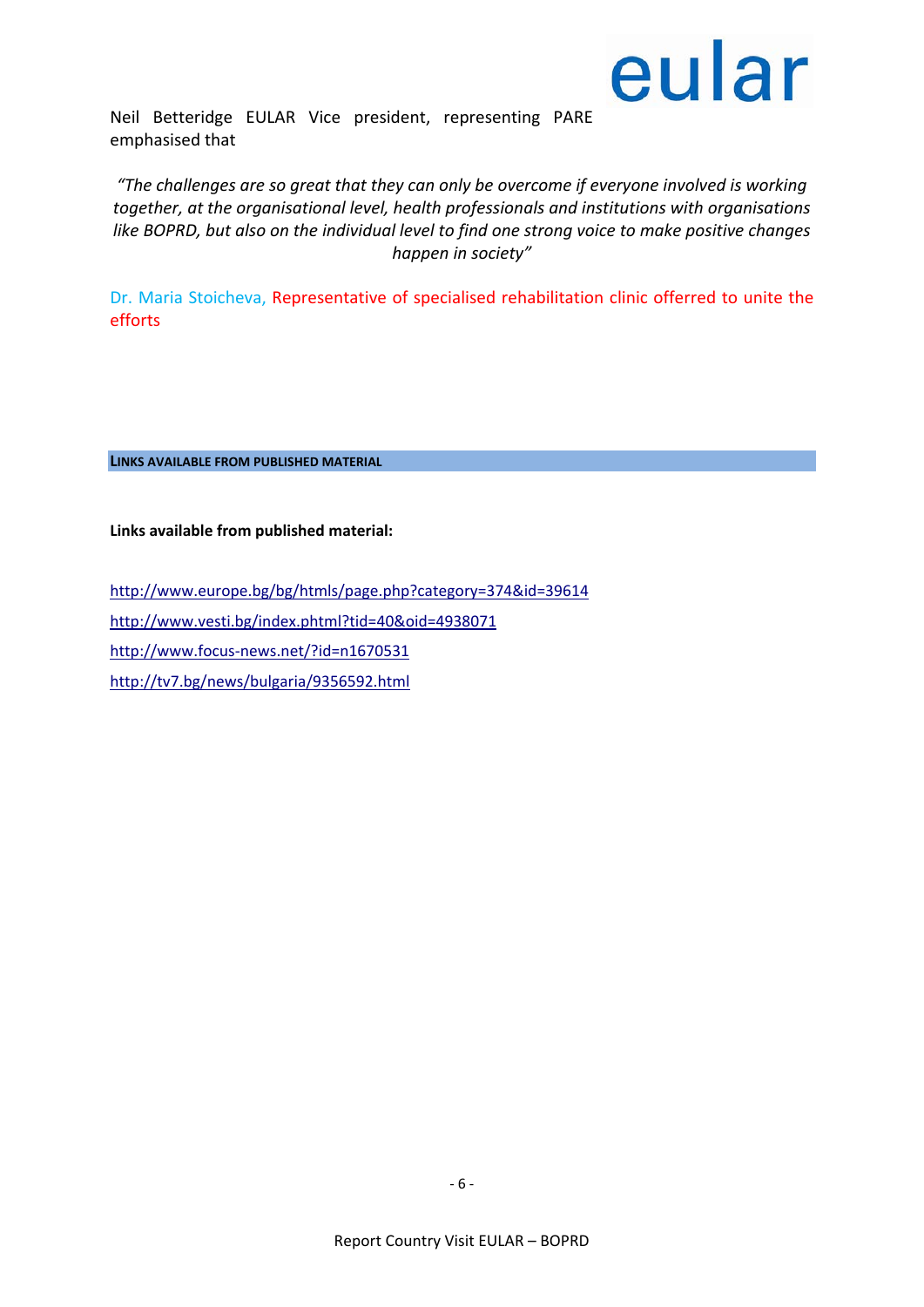#### <span id="page-6-0"></span>**FURTHER INFORMATION / ASSISTANCE**

## eular

• EULAR Executive Secretariat Florian Klett Project Coordinator Seestrasse 240 CH-8802 Kilchberg Switzerland Direct T +41 44 716 30 35 Direct F +41 44 716 30 39 [Florian.klett@eular.org](mailto:Florian.klett@eular.org)

• EULAR Executive Secretariat Birte Glüsing Project Manager Seestrasse 240 CH-8802 Kilchberg Switzerland Direct T +49 22 89 62 12 83 Direct F +49 22 89 62 12 84 [birte.gluesing@eular.org](mailto:birte.gluesing@eular.org)

• BOPRD Bulgarian Organisation of People with Rheumatic Diseases Tsveta Apostoleva, President Boryana Boteva, Vice President Bulgarian Organisation for Patients with Rheumatic Diseases Dianabad 9-5-20 1172 Sofia Republic of Bulgaria [revmatologia.org@gmail.com](mailto:revmatologia.org@gmail.com) <http://blog.revmatologia.org/>

• EULAR EU Office Avenue des Arts 39 1040 Brussels/Bruxelles Belgium T +32 2 513 7702 F +32 2 502 7703 [brussels@eular.eu](mailto:brussels@eular.eu)

- 7 -